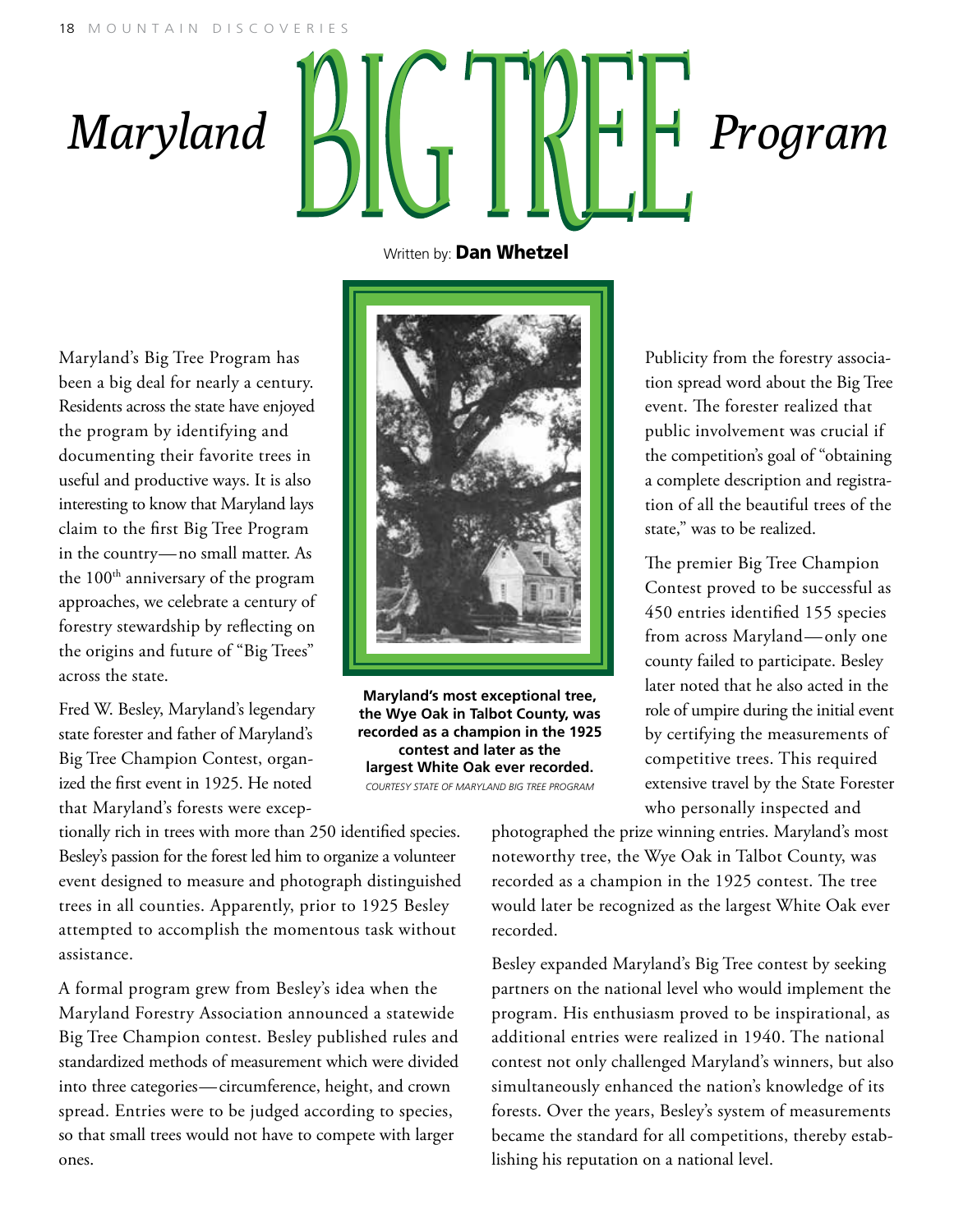

**Above: Volunteers and officials measure a Pin Oak tree on Ella Avenue in Cumberland, Maryland, for nomination to the Big Tree registry in Allegany County on a very cold February, 2022 morning.** 

**Top right: Matt Voithofer measuring the circumference of a Sawtooth Oak tree on Mary Street, with Dan Hedderick, Andrew Roman and author, Dan Whetzel.**

**Inset (left to right): Harold Hipsley, Cumberland Shade Tree Commission; Anita Simmons, City Forester; Dan Hedderick, MD DNR Forester; Heather Haines, another Ella Avenue "big tree" owner; Andrew Roman, Cumberland Shade Tree Commission; Matt Voithofer, Big Tree Program volunteer; and Champ Zumbrun, Allegany County Forestry Board member and retired Forest Manager of Green Ridge State Forest. Property owner, Monica Wilt, was unavailable for this photo.**  *PHOTOS BY MIKE CALHOUN*

Residents may build on the tradition started by Fred Besley by looking about their neighborhoods for exceptional trees. Probably the first thought that comes to mind when discussing big trees would not be local sites, but rather possibilities found in remote forests— the farther from development the better would seem to be a good recommendation. Surprisingly, that is not necessarily the case as many state champions are located in urban settings, sometimes in back yards. According to John Bennett, Volunteer Coordinator for the Maryland Big Tree Program, "About

90% of our registered trees are 'backyard' trees, as opposed to forest-grown trees." Mr. Bennett concludes that back yard trees are likely to have less competition and receive more nutrients and water from property owners than trees found in dense forests. So, looking for a champion may be easier than you think.

The City of Cumberland welcomed the program about two years ago under the direction of Anita Simmons, City Forester, and Cumberland's Shade Tree Commission. Anita explains, "I have been contacting property owners when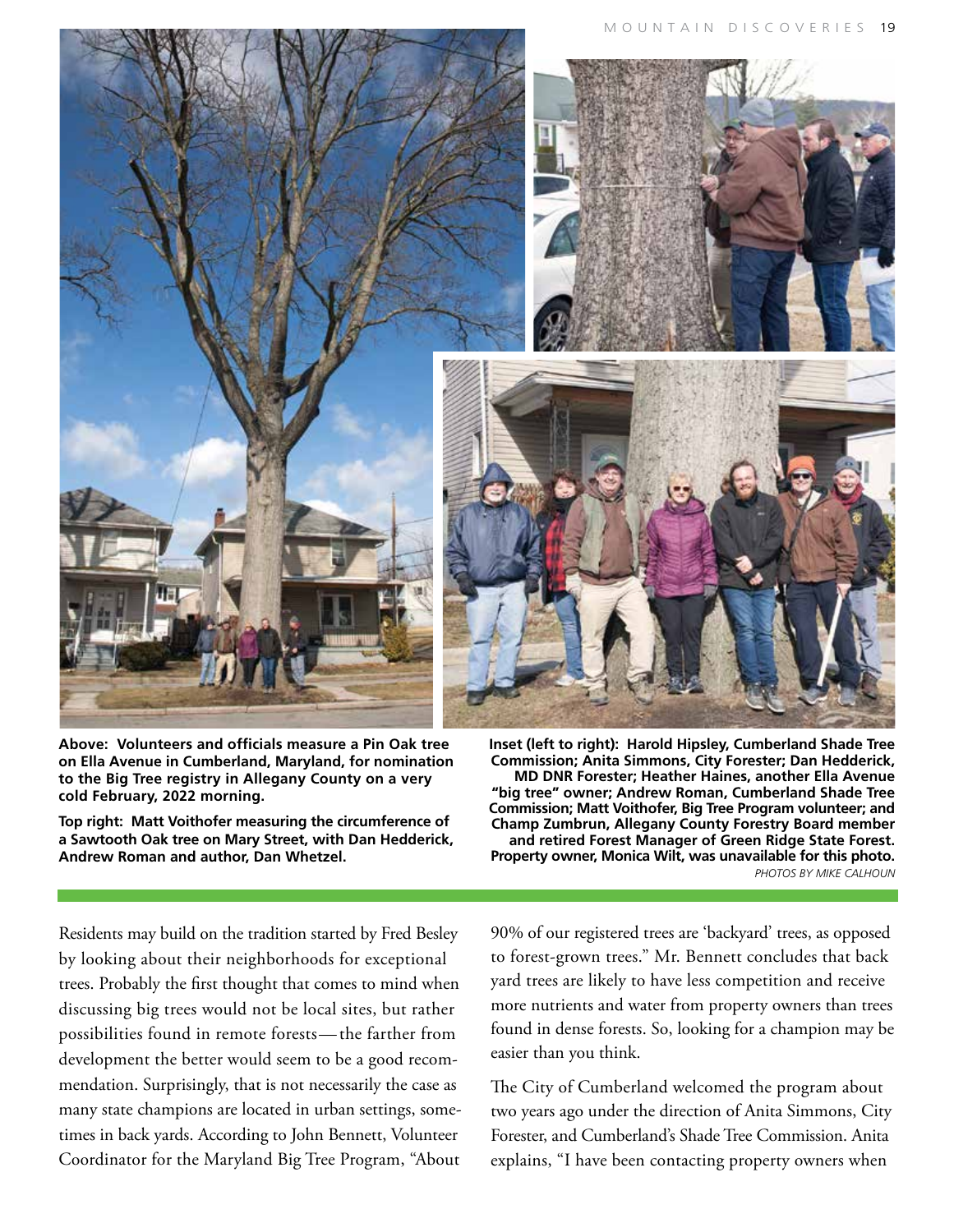

**This Black Oak tree, owned by Roger Robinette, near Jolly Roger Liquor store along National Highway in LaVale, MD, is estimated to be between 300 and 380 years old.** *PHOTO by champ zumbrun*

for the contest. However, there are a couple more trees in the city which may be records for the city and possibly the county."

Cumberland has organized its Big Tree Contest for 2022. Winners will be honored at the City's Arbor Day Celebration in April 2023. Information can be obtained from the Shade Tree Commission at 215 Bowen Street in Cumberland. See **anita.simmons@cumberlandmd.gov**

Dan Hedderick, Executive Secretary of the Allegany Forestry Board and Maryland Department of Natural Resources Forester, works closely with the volunteer members that oversee the local program. According to Dan, "We have a group of dedicated volunteers that are enthusiastic about the Big Tree Program. Many of them have a background in forestry and wildlife—retired teachers and others who want to stay engaged in providing stewardship to forestry programs. In Allegany County, we currently have 10 volunteers on the Forestry Board."

Matt Voithofer, an Allegany County volunteer, became involved in forestry programs after purchasing a cabin and 24 acres of forested land. "The previous owner was involved in managing the forest, so trees remained healthy. My

I see a possible Big Tree Champion. We provide information on the background and benefits of the program and assist in getting it listed on the registry. I have been amazed at the number of big trees that are found within the city limits."

"Since we just started advertising the Cumberland Big Tree Program Contest early in 2020, we have only three trees (Sawtooth Oak at 137 East Mary Street and two Pin Oaks at 1315-1317 Ella Street) to date that have been nominated

property had a lot of tall oak trees and I continued to take an interest in them. After researching the Maryland Big Tree Program I started submitting entries—some of them made the county list. John Bennett sent me additional information and invited me to meetings, and one thing led to another. Big Trees became a hobby."

He now certifies Big Tree entries for Allegany County a task that begins after entries are submitted by property owners.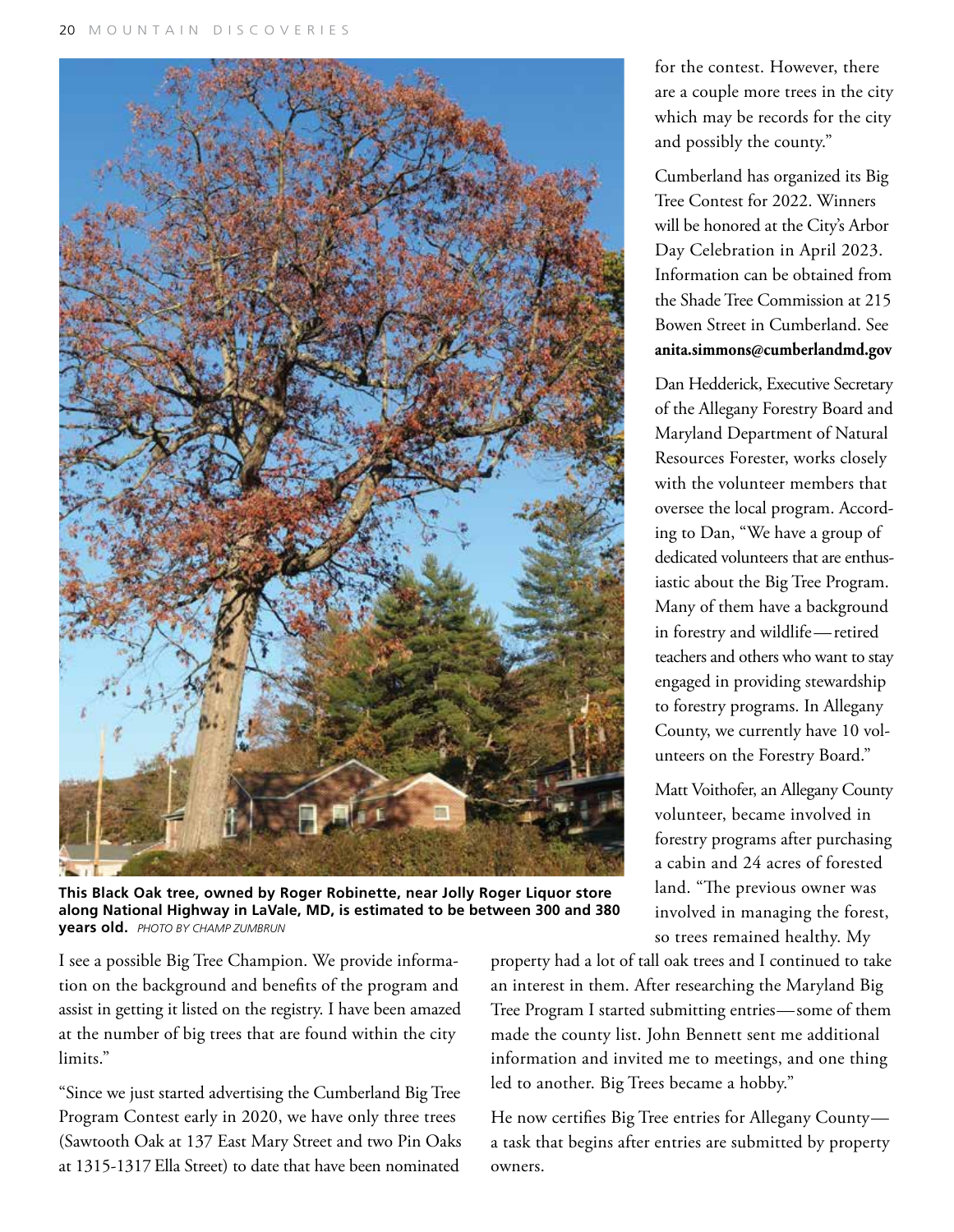Matt notes, "I enjoy the outdoors, promoting stewardship and conservation in Maryland's forests. Last year, 32 trees were added to the state list, so it is a rewarding and fun activity for me."

The Big Tree lists referred to by Matt now include county, state, and national champions — a giant leap from the first contest nearly one hundred years ago. Maryland is well represented on the national registry with 19 trees and Allegany County has 59 registered trees on the state list.

Additionally, Allegany County has four state champions, while Garrett and Washington counties have one and nine respectively.

An enthusiastic local supporter of Big Trees and environmental programs is Francis "Champ" Zumbrun, retired Forest Manager of Green Ridge State Forest and Forestry Board member. "I volunteer to measure trees for the Big Tree Program. Most of us on the board have a background in environmental work and all are supportive of the program."

Champ also has an interest in local history that blends uniquely with his forestry background and searching for exceptional trees. Champ recalled, "I noticed a Black Oak

**This Cottonwood tree at Woodmen of the World on Virginia Avenue in Cumberland, MD, was also measured for nomination in the Big Tree Program.** *PHOTO by dan hedderick*

tree near Jolly Roger Liquor store along National Road in LaVale that we estimated to be between 300 to 380 years of age. It is a survivor of the virgin forest that witnessed General Braddock pass by, and anyone else who has traveled the historic road since the French and Indian War days. A nearby tree of the same size was sheared off by a wind storm and had to be removed. I approached the land owner and received permission to cut a "tree cookie" (i.e. small slice of a tree) that was later examined by scientists who

dated it. That is how we are estimating the living tree's age at the Jolly Roger site."

Another related event promoting recognition of trees is also sponsored by the county forestry board in partnership with the Allegany Arts Council. According to Dan, "We hold a photo contest every year and it is for a single tree in Allegany County. Photos are entered in the contest as part of the Allegany County Fair and that week is when the judging takes place. Although separate from the Big Tree